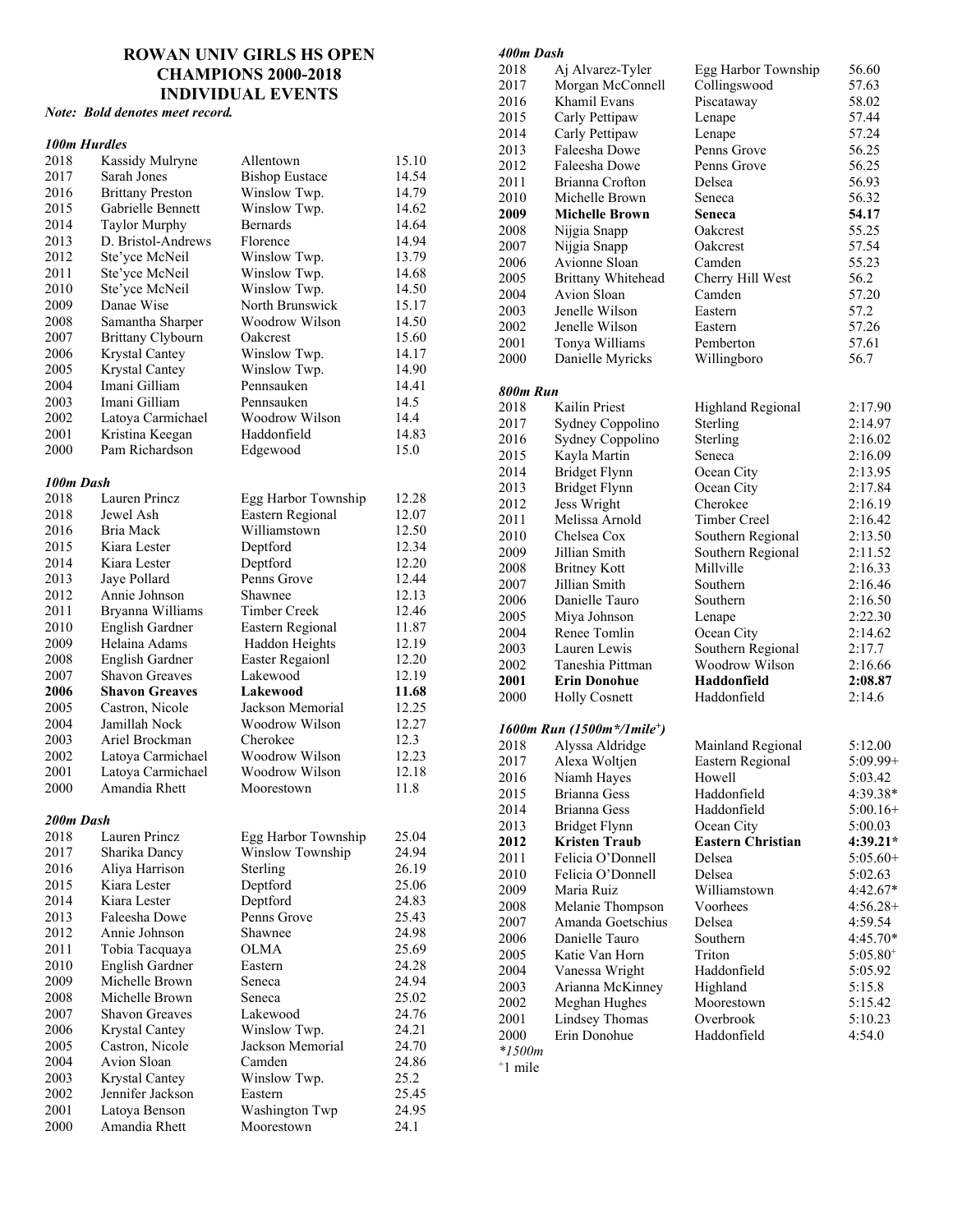| 3200m (3000m <sup>*</sup> , 2 miles <sup>+</sup> ) |                       |                          |             |
|----------------------------------------------------|-----------------------|--------------------------|-------------|
| 2018                                               | Devon Hoernlein       | Allentown HS             | 11:07.59    |
| 2017                                               | Alyssa Alridge        | <b>Mainland Regional</b> | 10:27.44    |
| 2016                                               | Alyssa Alridge        | Mainland Regional        | 10:41.57    |
| 2015                                               | Bobbie Shelby         | Rancocas Valley          | $11:05.53+$ |
| 2014                                               | Shelby Cain           | Haddonfield              | 11:04.89    |
| 2013                                               | Lauren Zodi           | Pinelands                | $10:14.45*$ |
| 2012                                               | Dana Giordano         | <b>Bernards</b>          | $10:45.52+$ |
| 2011                                               | Jillian Smith         | Southern                 | 11:29.25    |
| 2010                                               | Caitlin Orr           | Lenape                   | $10:18.41*$ |
| 2009                                               | Marielle Hall         | Haddonfield              | $10:47.11+$ |
| 2008                                               | Megan Venables        | Highland                 | 11:09.34    |
| 2007                                               | <b>Danielle Tauro</b> | Southern                 | $9:47.10*$  |
| 2006                                               | Amanda Marino         | Jackson Memorial         | $10:57.52+$ |
| 2005                                               | Amanda Marino         | Jackson Memorial         | 11:15.80    |
| 2004                                               | Lisa Burkholder       | Cherokee                 | 10:54.95    |
| 2003                                               | Katie Van Horn        | Triton                   | 11:22.3     |
| 2002                                               | Kim Bonner            | Shawnee                  | 11:31.6     |
| 2001                                               | Kelsey Rinehart       | Moorestown               | 11:29.94    |
| 2000                                               | Jenna Darcy           | Shawnee                  | 11:22.0     |
| $*$ 3000 meters                                    |                       |                          |             |
| $+2$ miles                                         |                       |                          |             |

# *400m IH*<br>2018 Jewel Ash

| 2018             | Jewel Ash               | Eastern Regional      | 1:03.97   |
|------------------|-------------------------|-----------------------|-----------|
| 2017             | Iyianna Williams        | Winslow Township      | 1:02.00   |
| 2016             | Alyssa Miller           | Egg Harbor Twp.       | 1:06.56   |
| 2015             | Daija Davis-Hines       | <b>Timber Creek</b>   | 1:04.78   |
| 2014             | Jenna Reid              | Middletown North      | 1:02.89   |
| 2013             | Christina Barbaro       | Delsea                | 1:04.63   |
| 2012             | Ste'yce McNeil          | Winslow Twp.          | 1:01.21   |
| 2011             | Pauline Dabrowsk        | Monsignor Donovan     | 1:04.59   |
| 2010             | Vanessa Arientyl        | Willingboro           | 1:02.83   |
| 2009             | Mary Bohi               | Seneca                | 1:03.86   |
| 2008             | Shaquanda Gainey        | Camden                | 1:05.92   |
| 2007             | Kamice Smalls           | Camden                | 1:05.76   |
| 2006             | <b>Shquanda Meylor</b>  | <b>Woodrow Wilson</b> | 1:00.55   |
| 2005             | <b>Brittany Caserta</b> | Highland              | 1:03.90   |
| 2004             | Andrea March            | Washington Twp        | 1:05.51   |
| 2003             | Delicia Sample          | Kingsway              | 1:05.5    |
| 2002             | Kristina Keegan         | Haddonfield           | 1:03.89   |
| 2001             | Tenille Payne           | Edgewood              | 1:03.69   |
| 2000             | Pam Richardon           | Edgewood              | 1:03.7    |
|                  |                         |                       |           |
| <b>5000m Run</b> |                         |                       |           |
| 2018             | Alexa Westley           | Warren Hills          | 17:35.11  |
| 2017             | Alexis Mullarkey        | Kingsway              | 18:30.56  |
| 2016             | Chloe Taylor            | Princeton             | 18:46.23  |
| 2015             | Alyssa Condell          | Timber Creek          | 18:33.48  |
| 2014             | Rachel Vick             | Kingsway              | 18:17.34  |
| 2013             | Meghan Malloy           | Haddonfield           | 17:40.49  |
| 2012             | <b>Caroline Kellner</b> | West Windsor S.       | 17:13.86  |
| 2011             | Megan Venables          | Highland              | 17:27.492 |
| 2010             | Meghan Malloy           | Cinnaminson           | 18:42.75  |
| 2009             | Emily Bresnahan         | Cinnaminson           | 18:52.08  |
| 2008             | Katrina Spratford       | Voorhees              | 18:08.39  |
| 2011             | Megan Venables          | Highland              | 17:27.49  |
| 2010             | Meghan Malloy           | Cinnaminson           | 18:42.75  |
| 2009             | Emily Bresnahan         | Cinnaminson           | 18:52.08  |
| 2008             | Katrina Spratford       | Voorhees              | 18:08.39  |
| 2007             | Christine Attland       | Raritan               |           |
| 2006             | Jennifer Clausen        | Jackson Memorial      | 17:39.40  |
| 2005             | Jennifer Clausen        | Jackson Memorial      | 17:51.53  |
| 2004             | Colleen O'Donnell       | <b>Atlantic City</b>  | 18:45.39  |
| 2003             | Kathleen Galan          | Highland              | 18:37.3   |
| 2002             | Christa Johnson         | <b>Bishop Eustace</b> | 19:10.61  |
| 2001             | <b>Brittany McCann</b>  | Delsea                | 18:30.22  |
| 2000             | Taneshia Pittman        | Woodrow Wilson        | 19:25.2   |

|                  | 2000m Steeplechase                 |                                   |                      |
|------------------|------------------------------------|-----------------------------------|----------------------|
| 2018             | Not Contested                      |                                   |                      |
| 2017             | <b>Emily Roth</b>                  | Pinelands Regional                | 7:43.68              |
| 2016             | Lou Mialhe                         | Princeton                         | 7:11.16              |
| 2015             | Amanda Bakley                      | Pennsauken                        | 7:15.62              |
| 2014             | Rachel Stremme                     | Ocean City                        | 7:40.73              |
| 2013             | Zoe Wojtech                        | Bernards                          | 7:19.17              |
| 2012             | <b>Christin Bettis</b>             | Hammonton                         | 7:13.75              |
| 2011             | Christin Bettis                    | Hammonton                         | 7:43.55              |
| 2010             | Christin Bettis                    | Hammonton                         | 7:25.21              |
| 2009             | Maria Ruiz                         | Williamstown                      | 7:19.13              |
| 2008             | Allison Linnell                    | Colts Neck                        | 7:03.23              |
| 2007             | <b>Ashley Higginson</b>            | <b>Colts Neck</b>                 | $6:50.39+$           |
| + State record   |                                    |                                   |                      |
| 2006             | Lisa Jones                         | Oakcrest                          | 7:42.80              |
| 2005             | Lisa Jones                         | Oakcrest                          | 7:33.27              |
| 2004             | Danielle Tauro                     | Southern Reg                      | 7:18.30              |
| 2003             | Kate Willever                      | Hopewell Valley                   | 7:25.43              |
| 2002             | Kathryn Wardenski                  | Southern Reg                      | 7:30.43              |
| 2001             | Kathryn Wardenski                  | Southern Reg                      | 7:28.50              |
| 2000             | Lindsay Scarborough                | Lenape                            | 8:07.8               |
|                  |                                    |                                   |                      |
| <b>High Jump</b> |                                    |                                   |                      |
| 2018             | Natatlyn Velez                     | Vineland                          | 5'5"                 |
| 2017             | Tierra Hooker                      | Timber Creek                      | 5'8''                |
| 2016             | Kai Starnes                        | <b>Timber Creek</b>               | 5'2''                |
| 2015             | Gabrielle Bennett                  | Winslow Twp                       | 5'2''                |
| 2014             | Gabrielle Bennett                  | Winslow Twp                       | 5'2''                |
| 2013             | Alicia Terrell                     | Timber Creek                      | 5'4"                 |
| 2012             | Megan Kirschling                   | West Deptford                     | $5^{\circ}6^{\circ}$ |
| 2011             | Megan Kirschling                   | West Deptford                     | 5'4"                 |
| 2010             | <b>Brianna Hunt</b>                | Delsea                            | 5'8''                |
| 2009             | Alexis Wachter                     | Southern                          | 5'2''                |
| 2008             | Kustera Magan                      | West Deptford                     | 5'4"                 |
| 2007             | Serfiat Juniad                     | Camden Catholic                   | 5'4"                 |
| 2006             | (tie) Brianna Gray, Haddon Heights |                                   | 5'2"                 |
|                  | Melissa Meinbreese, Clearview,     |                                   |                      |
|                  | Lisa Shepherd, Oakcrest            |                                   |                      |
| 2005             | Brianna Gray                       |                                   | 5' 4''               |
| 2004             | Laura Passalacqua                  | Haddon Heights<br>Rancocas Valley | $5'$ 4"              |
| 2003             | Abby Campbell                      | Shawnee                           | $5'$ 2"              |
| 2002             |                                    |                                   | 5'2''                |
| 2001             | Dominique Ward<br>Lisa Scherer     | Lenape<br>Jackson                 | 5'4"                 |
|                  | <b>Brooke Minor</b>                |                                   | 5'5"                 |
| 2000             |                                    | Kingsway                          |                      |
| <b>Long Jump</b> |                                    |                                   |                      |
| 2018             | Tonia Tobias                       | Winslow Twp                       | $18'$ 9 $1/4"$       |
| 2017             | Kierston Johnson                   | Oakcrest                          | 18' 41/4"            |
| 2016             | Aisa Young                         | Holy Spirit                       | $17'$ 11 3/4"        |
| 2015             | Gabrielle Bennett                  | Winslow Twp                       | 17'2 1/2"            |
| 2014             | Ashley Edwards                     | Northern Burlington               | 18' 0 3/4"           |
| 2013             | Nicole Ras                         | Middletown North                  | 17'10''              |
| 2012             | Dana Ohlson                        | Southern Regional                 | 18 2 1/4'            |
| 2011             | Tacquaya Tobias                    | OLMA                              | 1851/4'              |
| 2010             | Gabrielle Faruqharson              | Williamstown                      | $18'$ 1 3/4"         |
| 2009             |                                    | <b>OLMA</b>                       | $17.5\frac{3}{4}$    |
| 2008             | Tacquaya Tobias<br>Serifat Juniad  | Camden Catholic                   |                      |
|                  |                                    |                                   | $17'8\frac{3}{4}$    |
| 2007             | Ashley Hendrix                     | Uniondale                         | 17'101/2"            |
| 2006             | Jacqueline Nisbitt                 | Woodbury                          | $17'3\frac{1}{4}$    |
| 2005             | Jessica Kloss                      | Moorestown                        | $17'0$ $^{1/2"}$     |
| 2004             | Nicole McMullen                    | Lawrence                          | $17' 01$ $^{1/4"}$   |
| 2003             | Joell Whitley                      | Triton                            | 16' 10' 1/2"         |
| 2002             |                                    |                                   |                      |

2001 Tisifinee Taylor Woodbury 17' 3 <sup>12</sup>"<br>2000 Katie Connor Washington Twp 17' 1"

2000 Katie Connor Washington Twp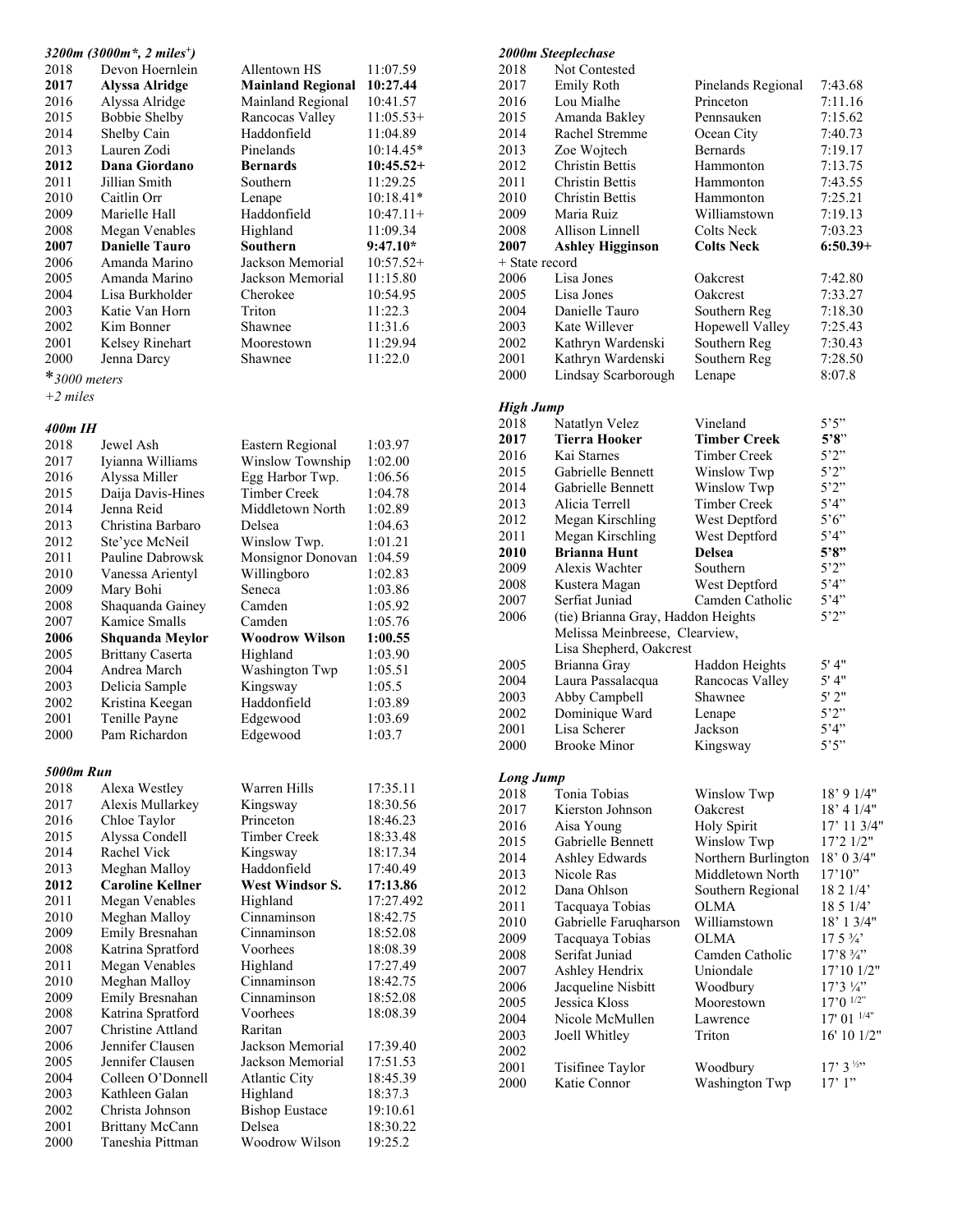| <b>Triple Jump</b> |                       |                                     |                     |
|--------------------|-----------------------|-------------------------------------|---------------------|
| 2018               | <b>Claudine Smith</b> | <b>Atlantic City</b>                | 40'1 1/2"           |
| 2017               | Janell Rower          | Sterling                            | 37'10''             |
| 2016               | Mariah Hubbard        | Absegami                            | 37'10''             |
| 2015               | N. Hinds              | Burlington Twp.                     | 35'9''              |
| 2014               | Elizabeth Montague    | Cherokee                            | $37'6\frac{1}{2}$   |
| 2013               | Anastasi Atkinson     | Teaneck                             | 37'71/2"            |
| 2012               | Shaya Wilkerson       | Lenape                              | 37'0"               |
| 2011               | Bryanna Williams      | Timber Creek                        | 36'2 ¾"             |
|                    |                       |                                     |                     |
| 2010               | Genevieve Okoro       | Eastern                             | 37'9''              |
| 2009               | Adaobi Unachukwu      | Marlboro                            | 38 3"               |
| 2008               | Rachel Montague       | Cherokee                            | 37' 1 3/4"          |
| 2007               | Emily Policastro      | Southern                            | 36'2''              |
| 2006               | Lauren Kilson         | Clearview                           | 35' 9 ¼ "           |
| 2005               | Jessica Mills         | West Deptford                       | 36' 9"              |
| 2004               | Deserea Byrd          | Highland Regional                   | 34' 9 1/2"          |
| 2003               | Joell Whitley         | Triton                              | 36' 1"              |
| 2002               | Dominique Ward        | Lenape                              | 32'5''              |
|                    |                       |                                     |                     |
| <b>Shot Put</b>    |                       |                                     |                     |
| 2018               |                       |                                     | 38'6'''             |
|                    | Cydney Thomas         | Haddon Heights<br>Donovan Cathlolic |                     |
| 2017               | Alyssa Wilson         |                                     | 54' 7 ¼"            |
| 2016               | Najeaya Singleton     | Vineland                            | 39'4 ¾"             |
| 2015               | Ronetta Hunter        | Burlington Twp                      | 44'11 ½"            |
| 2014               | Kyanna Deravin        | Pemberton                           | 40'9 1/2"           |
| 2013               | Jess Woodard          | Cherokee                            | 42'1 3/4"           |
| 2012               | Jess Woodard          | Cherokee                            | 42'11 3/4"          |
| 2011               | <b>Janiece Rose</b>   | Delsea                              | 46'4"               |
| 2010               | Apresha Hampton       | Teaneck                             | 43' 1/4"            |
| 2009               | Victoria Imbesi       | OLMA                                | 40'8"               |
| 2008               | Maureen Laffan        | Toms River North                    | 43' 9 ½''           |
| 2007               | Maureen Laffan        | Toms River North                    | 42'4 3/4"           |
| 2006               | Mercedes Hicks        |                                     | 43' 6 $\frac{1}{2}$ |
|                    |                       | <b>Atlantic City</b>                |                     |
| 2005               | Mercedes Hicks        | <b>Atlantic City</b>                | 39' 10 1/2"         |
| 2004               | Sylvia Galarza        | Millville                           | 41' 11 $1/2"$       |
| 2003               | Rose Perry            | Riverside                           | 40' 8 $1/4$ "       |
| 2002               |                       |                                     |                     |
| 2001               | Amanda Thompson       | Camden                              | $38'4\frac{1}{2}$   |
| 2000               | Dana White            | Camden                              | $39'1\frac{1}{2}$   |
|                    |                       |                                     |                     |
| Discus             |                       |                                     |                     |
| 2018               | Ciarra Johnson        | Winslow Township                    | 125'5"              |
| 2017               | Alyssa Wilson         | Donovan                             | 182'0"              |
| 2016               | Alyssa Wilson         | Donovan                             | 141'3"              |
| 2015               | Alyssa Wilson         | Donovan                             | 145'9"              |
|                    |                       |                                     |                     |
| 2014               | Alyssa Wilson         |                                     | 121'6'              |
| 2013               | Jess Woodard          | Cherokee                            | 150'2"              |
| 2012               | Jess Woodard          | Cherokee                            | 144'5"              |
| 2011               | Taylor Johnson        | Kingsway                            | 130'3"              |
| 2010               | C. Cioffi             | Pitman                              | 131'5''             |
| 2009               | Victoria Imbesi       | <b>OLMA</b>                         | 124'3''             |
| 2008               | Shannon Watt          | Jackson                             | 125'9"              |
| 2007               | Stephanie Scaramella  | <b>Bishop Eustace</b>               | 116'6''             |
| 2006               | Kimberly Warren       | <b>Atlantic City</b>                | 135' 7"             |
| 2005               | Kimberly Warren       | <b>Atlantic City</b>                | 120'9"              |
| 2004               | <b>Jocelyn White</b>  | Delsea                              | 164' 7"             |
| 2003               | Sylvia Galarza        | Millville                           | 137'0"              |
| 2002               |                       |                                     |                     |
|                    |                       |                                     |                     |
| 2001               | Rose Perry            | Riverside                           | 120'11"             |
| 2000               | <b>Betsy Kennedy</b>  | Delran                              | 128'11"             |
|                    |                       |                                     |                     |
| Javelin            |                       |                                     |                     |
| 2018               | <b>Brielle Smith</b>  | Oakcrest                            | 140'6"              |
| 2017               | <b>Brielle Smith</b>  | Oakcrest                            | 145'0''             |
| 2016               | Kaela Schrier         | Cherokee                            | 138'3"              |
| 2015               | Kaela Schrier         | Cherokee                            | 127'2''             |
| 2014               | Niyah Cosme           | Vineland                            | 125'2"              |
| 2013               | Kelly Yanucil         | Bordentown                          | 135'0'              |
| 2012               | <b>Maria Jimenez</b>  | <b>Vineland</b>                     | 154'11"             |
| 2011               | Melissa Lake          | Cherokee                            | 139'8"              |
|                    |                       |                                     |                     |

| 2010        | Melissa Lake              | Cherokee                | 130'9"      |
|-------------|---------------------------|-------------------------|-------------|
| 2009        | Victoria Imbesi           | OLMA                    | 129'7''     |
| 2008        | Victoria Imbesi           | OLMA                    | 132'0"      |
| 2007        | Brittany Napoli           | Howell                  | 124'7"      |
| 2006        | Eileen Batten             | Absegami                | 115'11"     |
| 2005        | Jeanine DePasquale        |                         | 120'98"     |
| 2004        | Erin Lagarenne            | Voorhees                | 120'8"      |
| 2003        | <b>Brighid Marquess</b>   | Haddonfield             | 116'0"      |
| 2002        |                           |                         |             |
| 2001        | Erin Donohue              | Haddonfield             | 135'4"      |
| 2000        | Erin Donohue              | Haddonfield             | 121'11'     |
|             |                           |                         |             |
| Pole Vault  |                           |                         |             |
| 2018        | <b>Ashley Preston</b>     | Delsea Regional         | 11'6"       |
| 2017        | Paula Arellano            | Winslow Township        | 10'6"       |
| 2016        | Sarah Polistina           | Absegami                | 10'0''      |
| 2015        | <b>Shannon Storms</b>     | Lenape                  | 9'6''       |
| 2014        | Elizabeth Douglas         | West Deptford           | 10'6"       |
| 2013        | Alexandra Elder           | Moorestown              | 10'6"       |
| 2012        | Alexandra Elder           | Moorestown              | 10'6"       |
| 2011        | Dana Schweiger            | <b>Toms River North</b> | 11'6"       |
| 2010        | Dana Schweiger            | <b>Toms River North</b> | 11'0"       |
| 2009        | Lauren Tauscher           | Moorestown              | 10'6"       |
|             |                           |                         |             |
|             |                           |                         |             |
| Pentathlon  |                           |                         |             |
| 2018        | <b>Tierra Hooker</b>      | Timber Creek            | 3,407 pts   |
| 2017        | Cameryn Castellini        | A.P. Schalick           | 2,584 pts   |
| 2016        | <b>Ouinn Bithel</b>       | Lower Capr May          | 2,791 pts   |
| 2015        | Oiunn Bithel              | Lower Cape May          | 2,745 pts   |
| 2014        | Maggie Dods               | Mainland                | $2,636$ pts |
| 2012        | Alicia Terrell            | <b>Timber Creek</b>     | 3,084 pts   |
| 2011        | Nicole Ras                | Middletown North        | 2,558 pts   |
| 2010        | Kristen Bradley           | Shawnee                 | 3,197 pts   |
| 2009        | Shquanda Gainey           | Camden                  | 2,944 pts   |
| 2008        | Courtney Newman           | <b>Hamilton West</b>    | 2,772 pts   |
| 2007        | Priscilla Frederick       | Paul VI                 | 3,305 pts   |
| 2006        | <b>Brittany Claybourn</b> | Oakcrest                | 2,868 pts   |
| 2005        | Tabitha Haskins           | Shawnee                 | 3,024 pts   |
| 2004        | Anna Heim                 | Moorestown              |             |
| 2003        | Laura Rhoads              | Moorestown              | 2,543 pts   |
| 2002        | Sharon Heilig             | Eastern                 | 2,962 pts   |
| 2001        | Meredith Howell           | Hammonton               | 2,353pts    |
| 2000        |                           |                         |             |
|             |                           |                         |             |
| MS 800m Run |                           |                         |             |

|  | IS 800m Ku |
|--|------------|
|  |            |

2015

| 2018            |                     |                       |         |
|-----------------|---------------------|-----------------------|---------|
| 2017            | Amirah Sharpe       | Williamstown          | 2:20.83 |
| 2016            | Meredith Updike     | Cinnaminson MS        | 2:27.83 |
| 2015            | Katy Storti         | Cinnaminson MS        | 2:26.88 |
| 2014            | Haley Adams         | Cinnaminson           | 2:29.45 |
| 2013            | <b>Brianna Gess</b> | <b>Haddonfield MS</b> | 2:15.11 |
| 2012            | Brianna Gess        | Haddonfield MS        | 2:15.95 |
| 2011            | Brianna Gess        | Haddonfield MS        | 2:20.55 |
| 2010            | Carly Diener        | Southern Regional     | 2:30.82 |
| 2009            | Carley Oldfield     | Cinnaminson           | 2:24.11 |
| 2008            | Rachel Jackon       | DeMasi                | 2:23.6  |
| 2007            | Miya Spinelli       | Haddonfield MS        | 2:22.5  |
| 2006            | Becka Barner        | Haddonfield MS        | 2:27.9  |
| 2005            |                     |                       |         |
| 2004            | Jillian Smith       | Southern Regional     | 2:32.54 |
| 2003            | Maggie Lupinski     | Haddonfield M.S       | 2:24.67 |
| 2002            |                     |                       |         |
| 2001            | Ashley Miotkiewicz  | Goetz MS              | 2:28.77 |
| 2000            |                     |                       |         |
|                 |                     |                       |         |
| <b>MVP</b> Meet |                     |                       |         |
| 2016            | Alyssa Alridge      | Mainland Regional     |         |
|                 |                     |                       |         |

Bridget Flynn Ocean City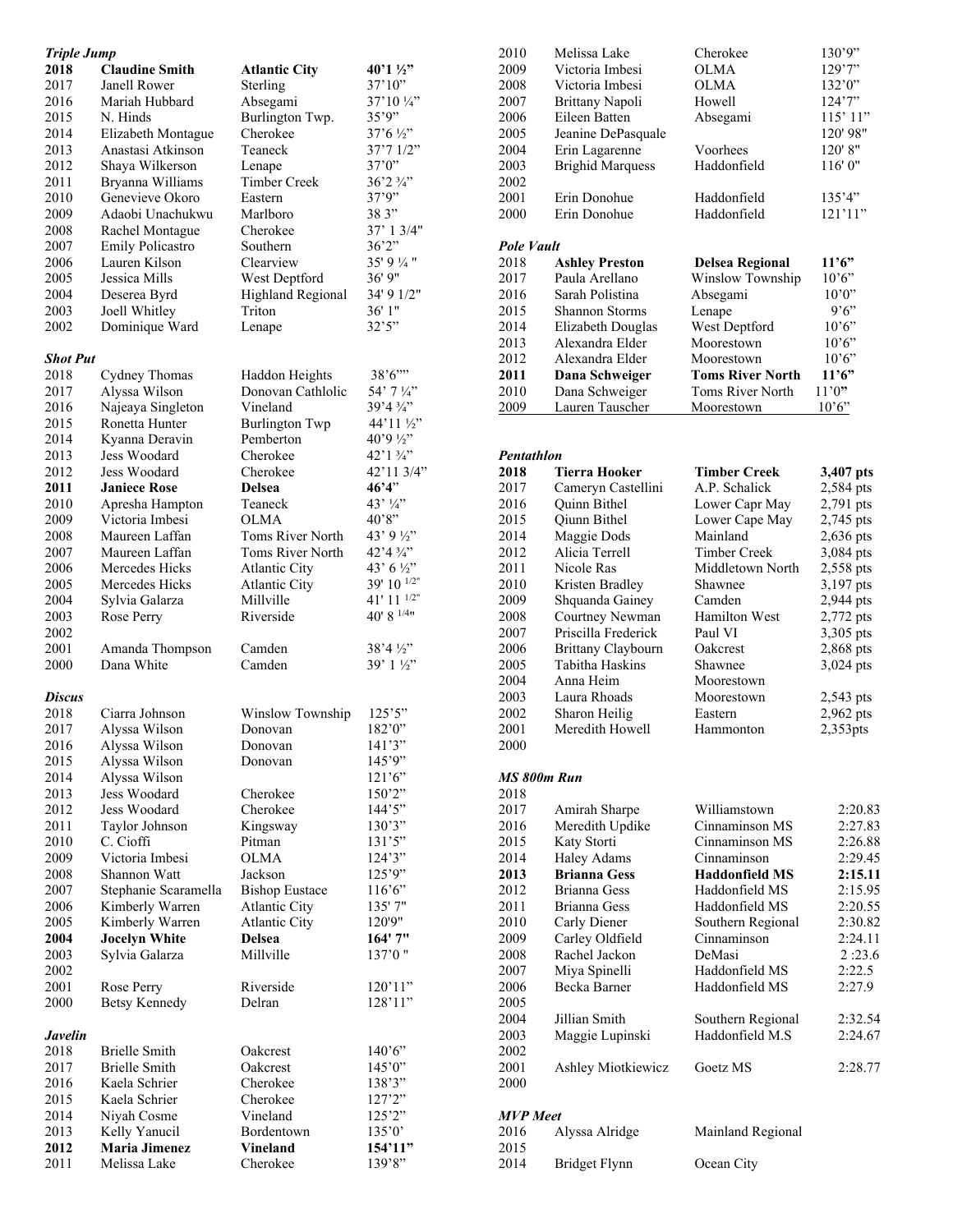| 2013             | Faleesha Dowe       | Penns Grove    |
|------------------|---------------------|----------------|
| 2012             | Ste'yce McNeil      | Winslow Twp.   |
| 2011             | Janiece Rose        | Delsea         |
| 2010             | Kristen Bradley     | Shawnee        |
| 2009             | Michelle Brown      | Seneca         |
| 2008             | Britney Kott        | Millville      |
|                  |                     |                |
| <b>MVP</b> Track |                     |                |
| 2007             | Jamie Walker        | Haddon Heights |
| 2006             | Danielle Tauro      | Southern Reg   |
| 2005             | Tabitha Haskins     | Shawnee        |
| 2004             | Lisa Burkholder     | Cherokee       |
| 2003             | Jenelle Wilson      | Eastern        |
| 2002             | Latoya Carmichael   | Woodrow Wilson |
| 2001             |                     |                |
| 2000             |                     |                |
|                  |                     |                |
| <b>MVP</b> Field |                     |                |
| 2007             | Priscilla Frederick | Paul VI        |
| 2006             | (co) Mercedes Hicks | Atlantic City  |
|                  | Kim Warren          |                |
| 2005             | Jessica Mills       | West Deptford  |
| 2004             | Jocelyn White       | Delsea         |
| 2003             | Joell Whitley       | Triton         |
| 2002             | Dominique Ward      | Lenape         |
| 2001             |                     |                |

### **ROWAN UNIV GIRLS HS OPEN CHAMPIONS 2000-2018 RELAY EVENTS**

*Note: Bold denotes meet record.* 

| 4x100 |                                                |       |
|-------|------------------------------------------------|-------|
| 2018  | Piscataway                                     | 48.72 |
|       | S. Patterson, S. Nelson, N Watson, K. Kaleia   |       |
| 2017  | Winslow Township                               | 47.78 |
| 2016  | Piscataway                                     | 49.00 |
|       | J. Osborne, A. Ingram, S. Nelson, A. Dwyer     |       |
| 2015  | Egg Harbor Twp                                 | 48.23 |
|       | M. Johnson, C. Davis, A. Garrett, N. Garrett   |       |
| 2014  | Winslow Township                               | 47.68 |
|       | B. Preston, V. Williams, T. Robinson, C. Woods |       |
| 2013  | <b>Winslow Townshp</b>                         | 47.61 |
|       | D. Cross, C. Oguledo, C. Woods, T. Robinson    |       |
| 2012  | Winslow Townshp                                | 47.91 |
|       | D. Cross, T. Robinson, S. McNeil, C. Woods     |       |
| 2011  | Winslow Townshp                                | 48.35 |
|       | D. Cross, B. McClain, S. McNeil, C. Woods      |       |
| 2010  | South Brunswick                                | 48.46 |
|       | M. Dardani, M. Browne, A. Osley, R. Johnson    |       |
| 2009  | Willingboro                                    | 49.16 |
|       | A. Goode, T. Mutazz, B. Brownlee, S. Thomas    |       |
| 2008  | Camden                                         | 49.41 |
|       | C. Wilson, T. oingswort, C. Clark, S. Juniad   |       |
| 2007  | Haddon Heights                                 | 48.55 |
|       | H. Adams, T. Moorer, R. Weems, J. Walker       |       |
| 2006  | Washington Twp                                 | 48.70 |
|       | S. Smith, A. March, J.Dim, M. Fasolino         |       |
| 2005  | Haddon Heights                                 | 49.70 |
|       | H. Massaquoi, J. Walker, M. Palmer, C. Adams   |       |
| 2004  | Jackson Twp                                    | 49.22 |
| 2003  | Eastern                                        | 48.91 |
|       | J. Wilson, J. Jackson, S. Heilig, B. Wright    |       |
| 2002  |                                                |       |
| 2001  | Woodrow Wilson                                 | 48.57 |
|       | L. Carmichael, S. Barron, A. Loveland, J. Nock |       |
| 2000  | Camden                                         | 49.1  |
|       | R. Walker, D. White, C. Bonner, H. Fisher      |       |

| <i>4x200</i> |                                                             |                   |
|--------------|-------------------------------------------------------------|-------------------|
| 2018         | Piscataway                                                  | 1:42.73           |
|              | K. Arrington, S. Patterson, N. Watson, S. Nelson            |                   |
| 2017         | Cherry Hill East                                            | 1:43.35           |
|              | S. Beasley, C. James, D.Allen, N. Perry                     |                   |
| 2016         | Piscataway<br>S. Nelson, J. Osborne, K. Evans, A. Dwyer     | 1:42.48           |
| 2015         | Deptford                                                    | 1:42.71           |
|              | Z. Clement, S. Baker, T. Ransom, K. Lester                  |                   |
| 2014         | Winslow Twp.                                                | 1:43.63           |
|              | T. Williams, A. Smith-Shroud, C. Woods, T. Robinson         |                   |
| 2013         | Penns Grove                                                 | 1:42.31           |
|              | J. Pollard, J. Brown, K. Pollard, F. Dowe                   |                   |
| 2012         | Southern Regional                                           | 1:44.75           |
|              | S. Rodriguez, S. Angellella, M. Hammel, M. Simmons          |                   |
| 2011         | Winslow Twp.<br>D. Cross, , C. Woods, B. McClain, S. McNeil | 1:42.40           |
| 2010         | <b>Bishop Eustace</b>                                       | 1:45.17           |
|              | J. Stoffel, J. Ardire, P. Silva, K. Damato                  |                   |
| 2009         | Willingboro                                                 | 1:43.81           |
|              | (T. Mutazz, S. Thomas, V. Arientyl, A. Goode)               |                   |
| 2008         | Camden                                                      | 1:44.65           |
|              | A. Johnson, M. Boyd, J. Jones, K. Smalls                    |                   |
| 2007         | Haddon Heights<br>H. Adams, T. Moorer, R. Weems, J. Walker  | 1:43.32           |
| 2006         | <b>Woodrow Wilson</b>                                       | 1:40.50           |
|              | T. Jones, S. Meylor, J. Still, S. Sharper                   |                   |
| 2005         | Woodrow Wilson                                              | 1:41.50           |
|              | S. Alston, S. Loper, S. Sharper, C. Blue                    |                   |
| 2004         | Jackson Twp                                                 | 1:43.57           |
| 2003         | Eastern                                                     | 1:41.57           |
|              | J. Wilson, B. Wright, K. Barkley, J. Jackson                |                   |
| 2002         |                                                             |                   |
| 2001         | Camden<br>R. Walker, C. Bonner, D. Hehlez, H. Fisher        | 1:41.87           |
|              |                                                             |                   |
|              |                                                             |                   |
| 2000         | Moorestown                                                  | 1:42.8            |
|              | A. Ward, M. Mann, D. Lyons. A. Rhett                        |                   |
| 4x400        |                                                             |                   |
| 2018         | Piscataway                                                  | 4:01.56           |
|              | K. Arrington, S. Patterson, J. Crearer, S. Nelson           |                   |
| 2017         | Holy Spirit                                                 | 4:12.14           |
|              | I. Desario, A. Plummer, C, Conaghy, A. Wilkes               |                   |
| 2016         | Winslow Twp.                                                | 4:02.43           |
| 2015         | V. Williams, S. Dancy, B. Preston, T. King<br>Winslow Twp.  | 4:03.26           |
|              | I. Williams, M. Hess, F. Ahirakwe, B. Preston               |                   |
| 2014         |                                                             |                   |
| 2013         | Penns Grove                                                 | 3:55.09           |
|              | K. Pollard, J. Pollard, P. Still, F. Dowe                   |                   |
| 2012         | Toms River North                                            | 3:58.77           |
|              | H. Leskow, D. O'Halloran, H. Diawara, E. Gilbert            |                   |
| 2011         | Winslow Township                                            | 4:00.27           |
| 2010         | B. McClain, J. Bey, D. Cross, S. McNeil<br>Camden           | 3:56.65           |
|              | J. Haines, T. Mickey, C. Jackson, E. Clark                  |                   |
| 2009         | Marlboro                                                    | 4:00.07           |
|              | E. Mezzasalma, L. Pietrosh, B. Pietrosh, A. Unachukwu       |                   |
| 2008         | Delsea                                                      | 4:10.38           |
|              | C. Griffin, C. Baker, D. Hunt, B. Crofton                   |                   |
| 2007         | Oakcrest                                                    | 4:05.14           |
| 2006         | N. Snapp, R. Carlson, S. Brown, N. Grimes<br>Oakcrest       | 4:03.10           |
|              | N. Grimes, S. Brown, J. Okoth, N. Snapp                     |                   |
| 2005         | Woodrow Wilson                                              | 4:01.00           |
|              | T. Jones, J. Sharper, S. Alston, M. Nwoga                   |                   |
| 2004<br>2003 | Jackson Twp<br>Jackson Twp                                  | 4:01.37<br>4:02.2 |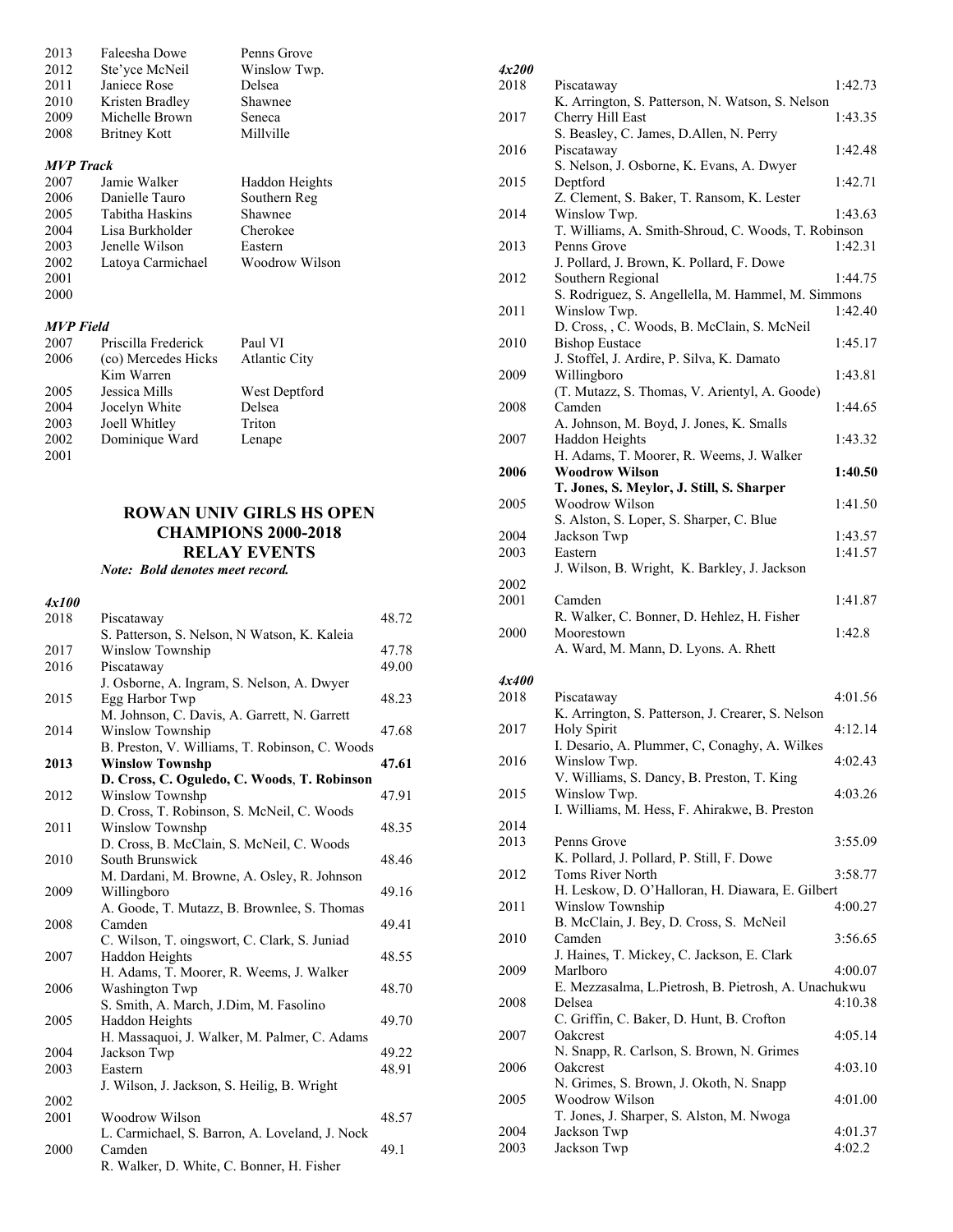|       | N. Montgomery, A. Arneth, J. Shia, L. Blake         |          |
|-------|-----------------------------------------------------|----------|
| 2002  |                                                     |          |
| 2001  | Edgewood                                            | 4:03.12  |
|       | C. Smith, S. Fleming, B. Garke, S. Saleem           |          |
| 2000  | Washington Twp                                      | 3:57.8   |
|       | (K. Connor, L. Rice, D. Savvas, L. Benson)          |          |
| 4x800 |                                                     |          |
| 2018  | Clearview Regional                                  | 9:56.58  |
|       | M. Henry, R. Doring, H. Tabar, K. Byrne             |          |
| 2017  | Ocean City                                          | 10:01.30 |
|       | C. McLees, A. Weber, M. Steele, M. Baker            |          |
| 2016  | Winslow                                             | 9:45.70  |
|       | A. Melvins, A. Morrison, R. Rouse, N. Berry         |          |
| 2015  | Lenape                                              | 9:30.72  |
|       | C. Franklin, S. Lambert, G. Perara, M. Quimby       |          |
| 2014  | Haddonfield                                         | 9:20.39  |
| 2013  | Southern Regional                                   | 9:49.29  |
|       | A. Harris, M. Hammel, C. Muraczewski, J. Ritchie    |          |
| 2012  | Freehold Township                                   | 9:18.88  |
|       | A. Faith, A. Vitello, H. Spadola, E. Bracher        |          |
| 2012  | Freehold Township                                   | 9:18.88  |
|       | A. Faith, A. Vitello, H. Spadola, E. Bracher        |          |
| 2011  | Lenape                                              | 9:32.40  |
|       | N. Ocasio, O. Kopec, E. McGee, A.Restivo            |          |
| 2010  | South Bunswick                                      | 9:23.97  |
|       | C. Del Piano, J. Samper, J. Spriggs, Joy, S. Ginez  |          |
| 2009  | South Bunswick                                      | 9:31.24  |
|       | C. Del Piano, J. Smilgis, J. Spriggs, Joy, S. Ginez |          |
| 2008  | Southern Regional                                   | 9:21.21  |
|       | K. Bergin, C. Cox, E. Horleman, J. Smith            |          |
| 2007  | Lenape                                              | 9:42.89  |
|       | B. Bedall, A. Royds, M. Cunninghman, V. LaPointe    |          |
| 2006  | Lenape                                              | 9:43.60  |
|       | A. Royds, M. Johnson, C. Kokser, V. LaPointe        |          |
| 2005  | Ocean City                                          | 9:35.00  |
|       | E. Walsh, A. Moreland, K. Minehan, R. Tomlin        |          |
| 2004  | Highland Regional                                   | 9:44.48  |
| 2003  | Woodrow Wilson                                      | 9:48.53  |
|       | T. Pittman, T. Carter, C. Benson, J. Sharper        |          |
| 2002  |                                                     |          |
| 2001  | Lawrence                                            | 9:56.18  |
|       | Thompson, C. Rivera, K. Zopolski, A. Calvo<br>А.    |          |
| 2000  | Cherokee                                            | 10:09.4  |
|       | L. Arque, J. harms, K. Viggiano                     |          |

# *Distance Medley*

| 2018 | Ocean City                                            | 12:44.64 |
|------|-------------------------------------------------------|----------|
|      | A. Weber, C. McLees, G. Burke, A. Palmieri            |          |
| 2017 | Lenape Regional                                       | 12:11.45 |
|      | T. Hartman, M. Quimby, A Woltjen, S. Lambert          |          |
| 2016 | Southern Regional                                     | 12:20.60 |
|      | T. Mulch, C. Laurence, E. Chartier, G. Citarella      |          |
| 2015 | Southern Regional                                     | 12:12.75 |
|      | E. Chartier, C. Laurence, S. Woodlee, K. Mooney       |          |
| 2014 | Ocean City                                            | 12:08.61 |
|      | E. Grisbaum, C. Granger, R. Stremme, B. Flynn         |          |
| 2013 | Southern                                              | 12:20.25 |
|      | C. Muraczewski, C. Burnup, M. Hammel, K. Mooney       |          |
| 2012 | Lenape                                                | 12:01.39 |
|      | C. Franklin, E.McGee, A Restivo, N. Ocasio            |          |
| 2011 | Lenape                                                | 12:27.21 |
|      | N. Ocasio, J. Maynes, A Restivo, E.McGee              |          |
| 2010 | Lenape                                                | 12:04.39 |
|      | N. Ocasio, C. Delph, A. Restivo, C. Orr               |          |
| 2009 | Marlboro                                              | 12:14.11 |
|      | L. Pietrosh, A. Unachukwu, R. Weinberger, B. Pietrosh |          |
| 2008 | Eastern Regional                                      | 12:32.92 |
|      | A. Davis, K. Warren, E. Gardner, B. Cohen             |          |
| 2007 | Moorestown                                            | 12:22.29 |

|      | J. Levin, L. Goldstein, A. Tetreault, B. Rogers |          |
|------|-------------------------------------------------|----------|
| 2006 | Southern Regional                               | 12:25.60 |
|      | R. Ruggiano, J. Smith, J. Bergin, D. Tauro      |          |
| 2005 | Ocean City                                      | 12:25.30 |
| 2004 | Ocean City                                      | 12:07.09 |
| 2003 | Ocean City                                      | 12:31.6  |
|      | A Moreland, R. Tomlin, M. Minehan, B. Sedberry  |          |
| 2002 |                                                 |          |
| 2001 | Jackson                                         | 13:04.95 |
|      | L. Kaba, M. Monaghan, J. Leahy, J. Prenergrast  |          |
| 2000 | Shawnee                                         | 12:41.1  |
|      | D. Palumbo, C. Bigelow, H. McGarvie, J. Darcy   |          |

# *4x1600/4x1500\*/4x1 mile+*

| 2018                                        | Haddonfield                                         | 20:42.42* |
|---------------------------------------------|-----------------------------------------------------|-----------|
|                                             | C. Clarke, N. Liloia, K. Rice, P. Weiner            |           |
| 2017                                        | Haddonfield                                         | 22:28.86  |
|                                             | B. Gess, L. Lynch, I. Miller, L. Minor              |           |
| 2016                                        | Toms River North                                    | 22:27.50  |
|                                             | G. Cocanower, A. Ullmann, J. Duriske, M. Reilly     |           |
| 2015                                        | Southern Regional                                   | 20:29.09  |
|                                             | E. Chartier, T. Mulch, J. Forsman, K. Mooney        |           |
| 2014                                        | Lenape                                              | 22:46.94  |
|                                             | E. McGee, A. Londregan, M. Ryan, P. Thomas          |           |
| 2013                                        | Lenape                                              | 20:23.45* |
|                                             | J. Barton, A. restive, C. Franklin, M. Ryan         |           |
| 2012                                        | Toms River North                                    | 22:26.48  |
|                                             | A. Baker, M. Hanlon, C. Santarpia, K. O'Halloran    |           |
| 2011                                        | Southern Regional (4x1500)                          | 20:49.15* |
|                                             | J. Difilippo, D. Smolyn, K. McHugh, J. Smith        |           |
|                                             |                                                     |           |
| 2010                                        | Toms River North                                    | 21:35.55  |
|                                             | A. Kotran, J. Petruski, A. Mathis, A. Baker         |           |
| 2009                                        | Southern Regional (4x1500)                          | 19:36.81* |
| 2008                                        | <b>Toms River North</b>                             | 22:03.02  |
|                                             | A. Mathis, J. Petriski, A. Kotran, A. Rugino        |           |
| 2007                                        | (4x1500)<br><b>Southern</b>                         | 19:35.16* |
|                                             | A. Patrick, K. Bergan, J. Smith, D. Tauro           |           |
| 2006                                        | Cherry Hill East<br>(4x1600)                        | 21:44.70  |
|                                             | C. Johnson, M. Showers, A. Chodoff, T. Cattuna      |           |
| 2005                                        | Brick Twp<br>(4x1500)                               | 20:21.10* |
|                                             |                                                     |           |
| 2004                                        | Cherokee $(4x1600)$                                 | 21:48.31  |
| 2003                                        | Haddonfield<br>(4x1500)                             | 20:07.1*  |
|                                             | V. Wright, A. Booker, J. Sobolewski, C. Duffy       |           |
| 2002                                        |                                                     |           |
| 2001                                        | Southern (4x1600)                                   | 21:29.38  |
|                                             | (K. Wardenski, D. Hagler, H. Scully, L. Lewis)      |           |
| 2000                                        | (4x1600)<br>Haddonfield                             | 20:48.7   |
|                                             | M. Mulholland, E. O'Donnell, H. Cosnett, E. Donohue |           |
| $\mathbf{a}$<br>$\bullet$ $\bullet$ $\circ$ |                                                     |           |

*\*4x1500* 

# *Sprint Medley*

| 2017 | Kingsway                                        | 4:12.54 |
|------|-------------------------------------------------|---------|
|      | K. Anicic, A. DeMary, K. Green, N. Palmer       |         |
| 2016 | Southern Regional                               | 4:11.69 |
|      | C. Hambor, A. Johnson, C. Laurence, E. Chartier |         |
| 2015 | Egg Harbor Twp                                  | 4:09.94 |
|      | J. Rider, A. Garrett, N. Garrett, J. Catania    |         |
| 2014 | Southern Regional                               |         |
| 2013 | Ocean City                                      | 4:14.45 |
|      | R. Stremme, T. Price, C. Granger, B. Flynn      |         |
| 2012 | Holy Spirit                                     | 4:10.39 |
|      | N. Jarvis, A. McDuell, C. Dalzell, B. Flynn     |         |
| 2011 | Freehold Township                               | 4:06.88 |
|      | S. Morrison, K. Berg, E. Perriera, K. Perreira  |         |
|      |                                                 |         |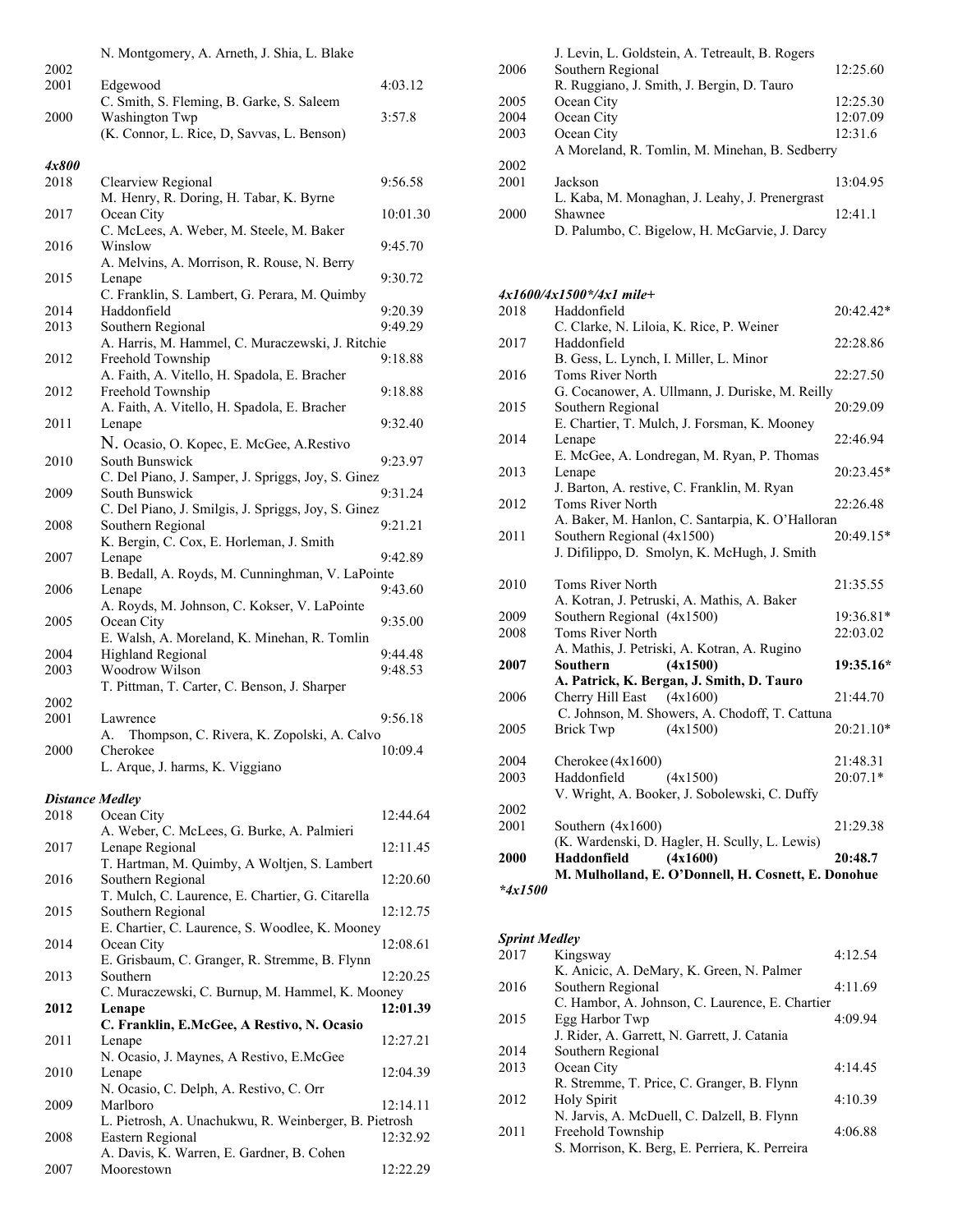| 2010 | Timber Creek                                   | 4:11.91 |
|------|------------------------------------------------|---------|
|      | B. Williams, N. Morozin, B. Pierce, K. Andrick |         |
| 2009 | <b>Southern Regional</b>                       | 4:03.97 |
|      | K. Rubel, D. Ohlson, C. Cox, Chelsea, J. Smith |         |
| 2008 | Seneca                                         | 4:11.31 |
|      | M. Bohi, M. Brown, A. Schwartz, N. McGrainer   |         |
| 2007 | Lenape                                         | 4:12.79 |
|      | C. Cuiule, L. Walsh, M. Johnson, C. Orr        |         |
| 2006 | Southern Regional                              | 4:07.00 |
|      | J. Bergin, J. Smith, A. Furlong, D. Tauro      |         |
| 2005 | Woodrow Wilson                                 | 4:10.50 |
|      | S. Alston, S. Sharper, C. Blue, J. Still       |         |
| 2004 | Ocean City                                     | 4:10.67 |
| 2003 | Southern Regional                              | 4:05.1  |
|      | E. Tegeder, C. Gray, C. Gray, L. Lewis         |         |
| 2002 | Woodrow Wilson                                 | 4:06.93 |
|      | L. Carnichael, J. Nock, T. Pittman, L. Thomas  |         |
| 2001 | Willingboro                                    | 4:17.44 |
|      | H. Bashir, C. Hamilton, O. Ogbuerkiri, R. Mann |         |
| 2000 | Ewing                                          | 4:10.2  |
|      | J. Campbell, M. Jackson, N. Dorival, M. Rhoden |         |

#### *Shuttle Hurdles*

| 2018 | Mainland Regional                                     | 1:02.51 |
|------|-------------------------------------------------------|---------|
|      | N. Lombardo, Y. Assongba, C Pedrick, O. Rzemyk        |         |
| 2017 | <b>Winslow Township</b>                               | 1:03.26 |
|      | T. Tobias, I. Williams, M. Hess, F. Ahiarakwe         |         |
| 2016 | West Deptford                                         | 1:04.68 |
|      | J. Daly, A. Petracci, L. Tigue, A. Wanjiku            |         |
| 2015 | Southern Regional                                     | 1:02.09 |
|      | D. Daniels, K. Raylman, K. Knudsen, A. Lake           |         |
| 2014 | Winslow                                               | 1:01.15 |
|      | C. Woods, G. Bennett, B. Preston, T. Robinson         |         |
| 2013 | Winslow                                               | 1:02.44 |
|      | C. Woods, S, Higgs, G. Bennett, T. Robinson           |         |
| 2012 | Buena                                                 | 1:01.85 |
|      | A. Olsen, C. Sturts, E. Ramirez, H. Leyrer            |         |
| 2011 | Haddonfield                                           | 1:06.06 |
|      | A. Nugent, K. Johnston, E.Carson, O. Blaber           |         |
| 2010 | Southern Regional                                     | 1:03.51 |
|      | D. Ohlson, C. Seddon, S. Rodriguez, J. Carlson        |         |
| 2009 | Winslow Twp.                                          | 1:04.98 |
|      | C. Phillips, C. Woods, N. Charles, Nadiyah, S. McNeil |         |
| 2008 | Lenape                                                | 1:02.53 |
|      | L. Hardcastle, L. Walsh, J. Gonzalez, D. Ward         |         |
| 2007 | Lenape                                                | 1:04.07 |
|      | J. DiBiase, S. Hancock, L. Hardcastle, L. Walsh       |         |
| 2006 | Jackson Twp                                           | 1:04.10 |
|      | B. Johnson, N. Montegary, K. Chin, J. Fortune         |         |
| 2005 | Southern Reg                                          | 1:05.60 |
|      | P. Harder, A. Furlong, D. Foster, B. Knowles          |         |
| 2004 | Jackson Twp                                           | 1:03.06 |
| 2003 | Jackson Twp                                           | 1:02.6  |
|      | B. Johnson, N. Montegary, K. Chin, J. Fortune         |         |
| 2002 | Edgewood                                              | 1:06.3  |
| 2001 | Edgewood                                              | 1:03.3  |
|      | P. Richardson, K. James, T. Payne, E. Mitchell        |         |
| 2000 | Washington Twp.                                       | 1:07.9  |
|      | C. Velasco, B. Marshall, T. Logan, A. Radziminski     |         |
|      |                                                       |         |

#### *3x400 IH*

| 2018 | Winslow Twp.                           | 3:24.27 |
|------|----------------------------------------|---------|
|      | N. Perry, J. Hammond, A. Morrison      |         |
| 2017 | Mainland                               | 3:36.61 |
| 2016 | Lenape                                 | 3:32.00 |
|      | J. Staten, H. Conway, S. Horner        |         |
| 2015 | Millville                              | 3:16.30 |
|      | R. Armstead, S. Scafe, M.Springsteadah |         |
| 2014 | Southern                               | 3:23.44 |

|      | A. Lake, A. Charles, D. Daniels           |         |
|------|-------------------------------------------|---------|
| 2013 | Southern                                  | 3:31.63 |
|      | A. Lake, A. Charles, A. Carlson           |         |
| 2012 | Jackson Liberty                           | 3:23.55 |
|      | C. Chamra, C. Titus, K. Daly              |         |
| 2011 | Freehold Twp.                             | 3:24.49 |
|      | K. Perreira, E. Perreira, D. Vitello      |         |
| 2010 | South Brunswick                           | 3:26.82 |
|      | J. Thompson, L. Calderone, K. Madden      |         |
| 2009 | Clearview                                 | 3:20.78 |
|      | T. Oldt, B. Biagi, Brittany, C. Lenkowski |         |
| 2008 | Southern Regional                         | 3:29.74 |
| 2007 | Seneca                                    | 3:25.77 |
|      | S. Gibney, M. Bohi, A. Schwatrz           |         |
| 2006 | Washington Twp.                           | 3:26.00 |
| 2005 | Kingsway                                  | 3:27.80 |
|      | M. Carrocino, N. Stecher, T. Fromm        |         |
| 2004 | Ocean City                                | 3:29.02 |
| 2003 | Jackson Twp                               | 3:22.13 |
|      | A. Arneth, K. Chinn, S. Knox              |         |
| 2002 | Edgewood                                  | 3:15.51 |
|      | T. Payne, S. Fleming, M. Gantt            |         |
| 2001 | Edgewood                                  | 3:15.20 |
|      | P. Richardon, T. Payne, S. Saleem         |         |
| 2000 | Edgewood                                  | 3:26.0  |
|      | L. Liberto, B. Garlic, T. Payne           |         |

#### *800m Medley Relay*

 $2015$ <br> $2014$ 

| 2018 | Winslow Township                                 | 1:48.04 |
|------|--------------------------------------------------|---------|
|      | T. Tobias, F. Ahiarakwe, S. Dancy, I. Williams   |         |
| 2017 | Winslow Township                                 | 1:46.43 |
|      | T. Tobias, F. Ahiarakwe, S. Dancy, J. Hammond    |         |
| 2016 | Teaneck                                          | 1:49.92 |
|      | G. Amponsah, R. Edwards, T. James, A. Sarraga    |         |
| 2015 | Lenape                                           | 1:47.28 |
|      | A. Mitchell, J. Staten, M. Topolski, C. Pettipaw |         |
| 2014 | Southern Regional                                | 1:49.73 |
|      | A. Johnson, R. Rizzo, C. Burnup, B. Angellella   |         |
| 2013 | Winslow                                          | 1:48.37 |
|      | B. Preston, C. Woods, T. Robinson, C. Oguledo    |         |
| 2012 | Cherokee                                         | 1:48.19 |
|      | A. Green, J. Strauss, E. Montague, C. Foster     |         |
| 2011 | Lenape                                           | 1:49.62 |
|      | S. Wilkerson, A. Campbell, A. Cox, E. Thompson   |         |
| 2010 | Southern Regional                                | 1:47.96 |
|      | M. Simmons, T. Jennings, M. Simmons, C. Cox      |         |
| 2009 | Camden                                           | 1:48.55 |
|      | J. Jones, T. Mickey, A. Johnson, V. Clark        |         |
| 2008 | Southern Regional                                | 1:47.84 |
|      | M. Simmons, J. Beekman, J. Smith, C. Cox         |         |
| 2007 | Uniondale, NY                                    | 1:47.69 |
|      | A. Ratley, H. Paul, A. Hendrix, V. Thompson      |         |
| 2006 | Camden                                           | 1:45.00 |
|      | S. Alston, B. Sewell, K. Smalls, A. Sloan        |         |
| 2005 | Winslow Twp                                      | 1:46.80 |
|      | K. Cantey, M. Carter, A. Davy, D. Merchant       |         |
| 2004 | Camden                                           | 1:48.54 |
| 2003 | Eastern                                          | 1:45.68 |
|      | S. Heilig, B. Wright, J. Wilson, J. Jackson      |         |
|      | MS 4x100m Relay                                  |         |
| 2017 | Pfifer Middle School                             | 53.00   |
|      | J. Lloyd, J. Pope, J. Pope, D. Turnell           |         |
| 2016 | Lumberton Middle                                 | 54.86   |
|      |                                                  |         |

2014 Winslow Middle School 52.40<br>2013 Pfifer Middle School 52.51

Pfifer Middle School